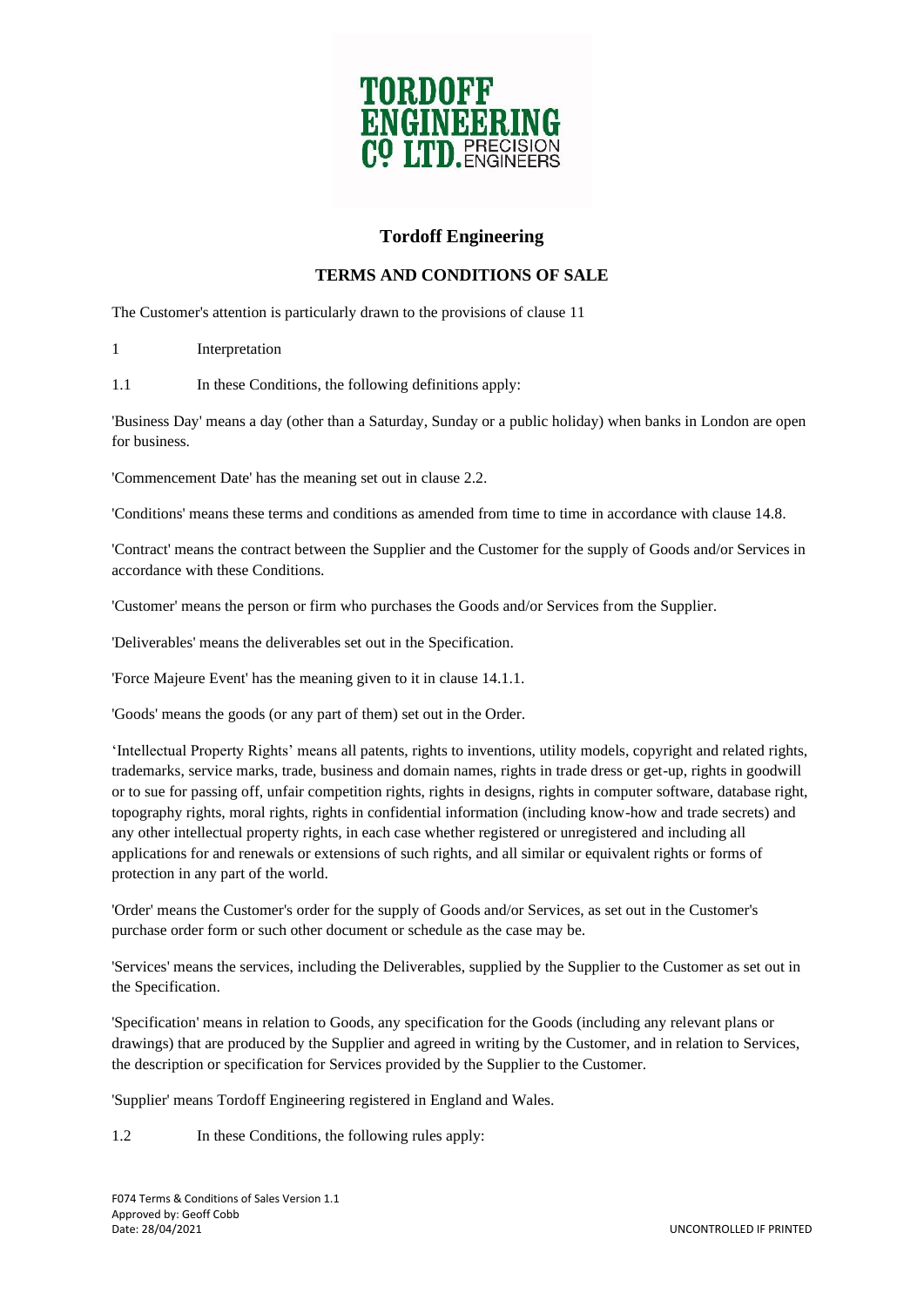1.2.1 a person includes a natural person, corporate or unincorporated body (whether or not having separate legal personality);

1.2.2 a reference to a party includes its personal representatives, successors or permitted assigns;

1.2.3 a reference to a statute or statutory provision is a reference to such statute or statutory provision as amended or re-enacted. A reference to a statute or statutory provision includes any subordinate legislation made under that statute or statutory provision, as amended or re-enacted;

1.2.4 any phrase introduced by the terms including, include, in particular or any similar expression shall be construed as illustrative and shall not limit the sense of the words preceding those terms; and

1.2.5 a reference to writing or written includes faxes and e-mails.

2 Contract

2.1 The Order constitutes an offer by the Customer to purchase Goods and/or Services from the Supplier in accordance with these Conditions.

2.2 The Order shall only be deemed to be accepted when the Supplier issues written acceptance of the Order at which point and on which date the Contract shall come into existence ("Commencement Date").

2.3 The Contract constitutes the entire agreement between the parties. The Customer acknowledges that it has not relied on any statement, promise or representation made or given by or on behalf of the Supplier which is not set out in the Contract. Any samples, drawings, descriptive matter or advertising issued by the Supplier and any descriptions or illustrations contained in the Supplier's catalogues or brochures are issued or published for the sole purpose of giving an approximate idea of the Services and/or Goods described in them. They shall not form part of the Contract or any other contract between the Supplier and the Customer for the supply of the Goods and/or Services.

2.4 These Conditions apply to the Contract to the exclusion of any other terms that the Customer seeks to impose or incorporate, or which are implied by trade, custom, practice or course of dealing.

2.5 Any quotation given by the Supplier shall not constitute an offer, and is only valid for a period of 20 Business Days from its date of issue.

2.6 All of these Conditions shall apply to the supply of both Goods and Services except where application to one or the other is specified.

3 Delivery of Goods

3.1 The Supplier shall ensure that:

3.1.1 Each delivery of the Goods is accompanied by a delivery note which shows the date of the Order, all relevant Customer and Supplier reference numbers, the type and quantity of the Goods (including the code number of the Goods, where applicable), special storage instructions (if any) and, if the Order is being delivered by instalments, the outstanding balance of Goods remaining to be delivered; and

3.1.2 If the Supplier requires the Customer to return any packaging material to the Supplier, that fact is clearly stated on the delivery note. The Customer shall make any such packaging materials available for collection at such times as the Supplier shall reasonably request. Returns of packaging materials shall be at the Supplier's expense.

3.2 If the Order provides that the Goods are to be collected by the Customer, the Customer shall collect the Goods from the Supplier's premises or such other location as may be advised by the Supplier before delivery, within three Business Days of the Supplier notifying the Customer that the Goods are ready. Delivery of the Goods shall be completed on the completion of loading of the Goods at such location, unless the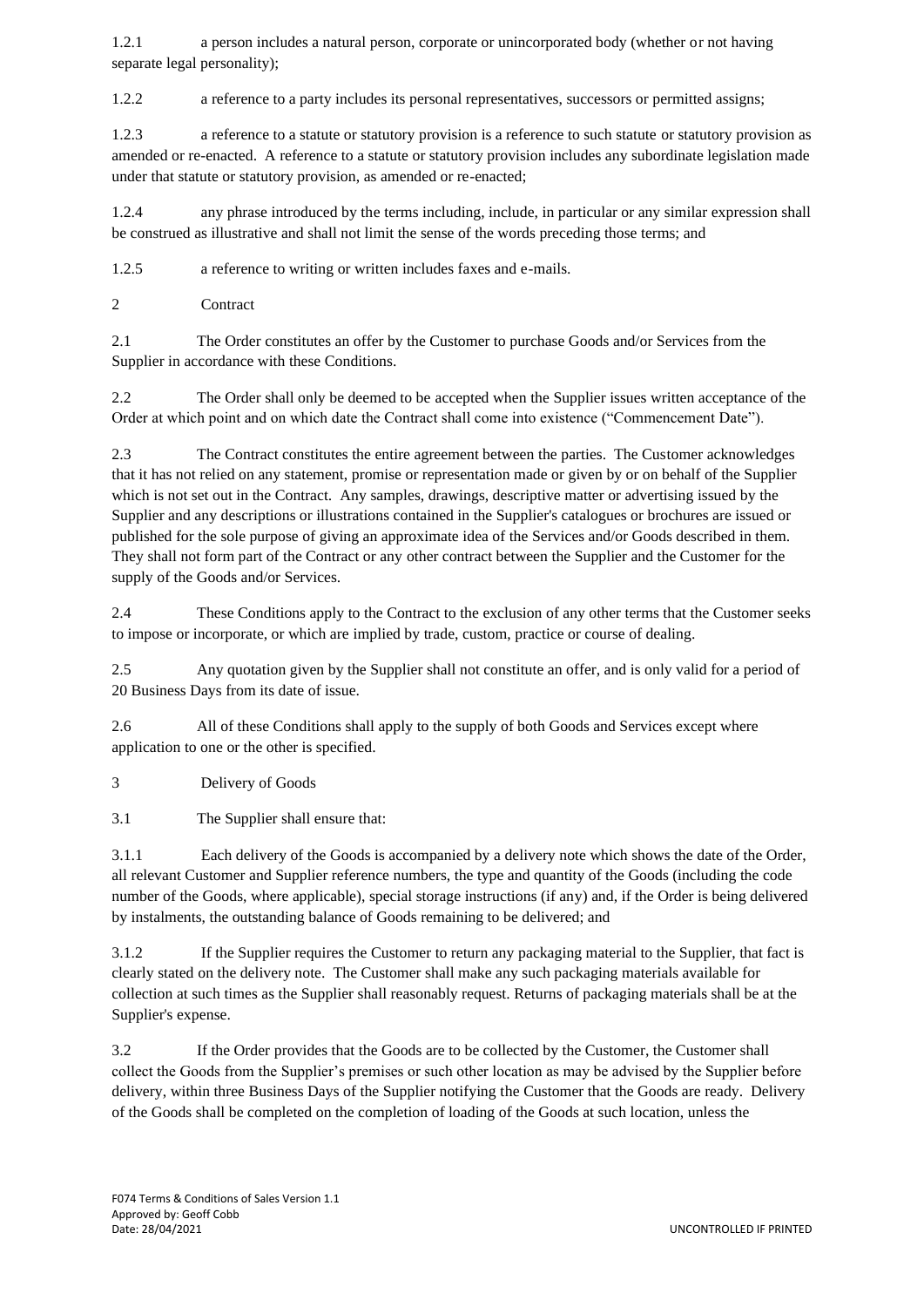Customer loads the Goods, in which case delivery shall be completed when the Customer starts loading the Goods.

3.3 If the Order provides that the Goods are to be delivered to the Customer, the Supplier shall procure delivery of the Goods to the location set out in the Order or such other location as the parties may agree, at any time after the Supplier notifies the Customer that the Goods are ready. Delivery of the Goods shall be completed on the Goods' arrival at such location.

3.4 Any dates quoted for delivery of the Goods are approximate only, and the time of delivery is not of the essence. The Supplier shall not be liable for any delay in delivery of the Goods that is caused by a Force Majeure Event or the Customer's failure to provide the Supplier with adequate delivery instructions or any other instructions that are relevant to the supply of the Goods.

3.5 If the Supplier fails to deliver the Goods, its liability shall be limited to the costs and expenses incurred by the Customer in obtaining replacement goods of similar description and quality in the cheapest market available, less the price of the Goods. The Supplier shall have no liability for any failure to deliver the Goods to the extent that such failure is caused by a Force Majeure Event the Customer's failure to provide the Supplier with adequate delivery instructions for the Goods or any relevant instruction related to the supply of the Goods.

3.6 If the Customer fails to collect or take delivery of the Goods within 5 Business Days of the Supplier notifying the Customer that the Goods are ready, then except where such failure or delay is caused by a Force Majeure Event or by the Supplier's failure to comply with its obligations under the Contract in respect of the Goods, the Supplier shall store the Goods until delivery takes place, and charge the Customer for all related costs and expenses (including insurance).

3.7 If 20 Business Days after the Supplier notified the Customer that the Goods were ready for collection or delivery the Customer has not collected or taken delivery of them, the Supplier may resell or otherwise dispose of part or all of the Goods and, charge the Customer for reasonable storage and selling costs, as well as charge the Customer for any shortfall below the price of the Goods.

3.8 The Customer shall not be entitled to reject the Goods if the Supplier delivers up to and including 5 per cent more or less than the quantity of Goods ordered, but a pro-rata adjustment shall be made to the Order invoice on receipt of notice from the Customer that the wrong quantity of Goods were delivered.

3.9 The Supplier may deliver the Goods by instalments, which shall be invoiced and paid for separately. Each instalment shall constitute a separate contract. Any delay in delivery or defect in an instalment shall not entitle the Customer to cancel any other instalment.

# 4 Quality of Goods

4.1 The Supplier warrants that on delivery, and for a period of 12 months from the date of delivery ("Warranty Period") the Goods shall:

4.1.1 conform in all material respects with their description and any applicable Specification;

4.1.2 be free from material defects in design, material and workmanship;

4.1.3 be of satisfactory quality (within the meaning of the Sale of Goods Act 1979); and

4.1.4 be fit for any purpose held out by the Supplier (and in the case of bespoke Goods produced pursuant to a specification supplied by the Customer, any purposes implied to be held out by the Supplier shall be limited to those purposes expressly made known to the Supplier by the Customer at the time of the Order).

4.2 Subject to clause 4.3, if:

4.2.1 the Customer gives notice in writing during the Warranty Period within a reasonable time of discovery that some or all of the Goods do not comply with the warranty set out in clause 4.1;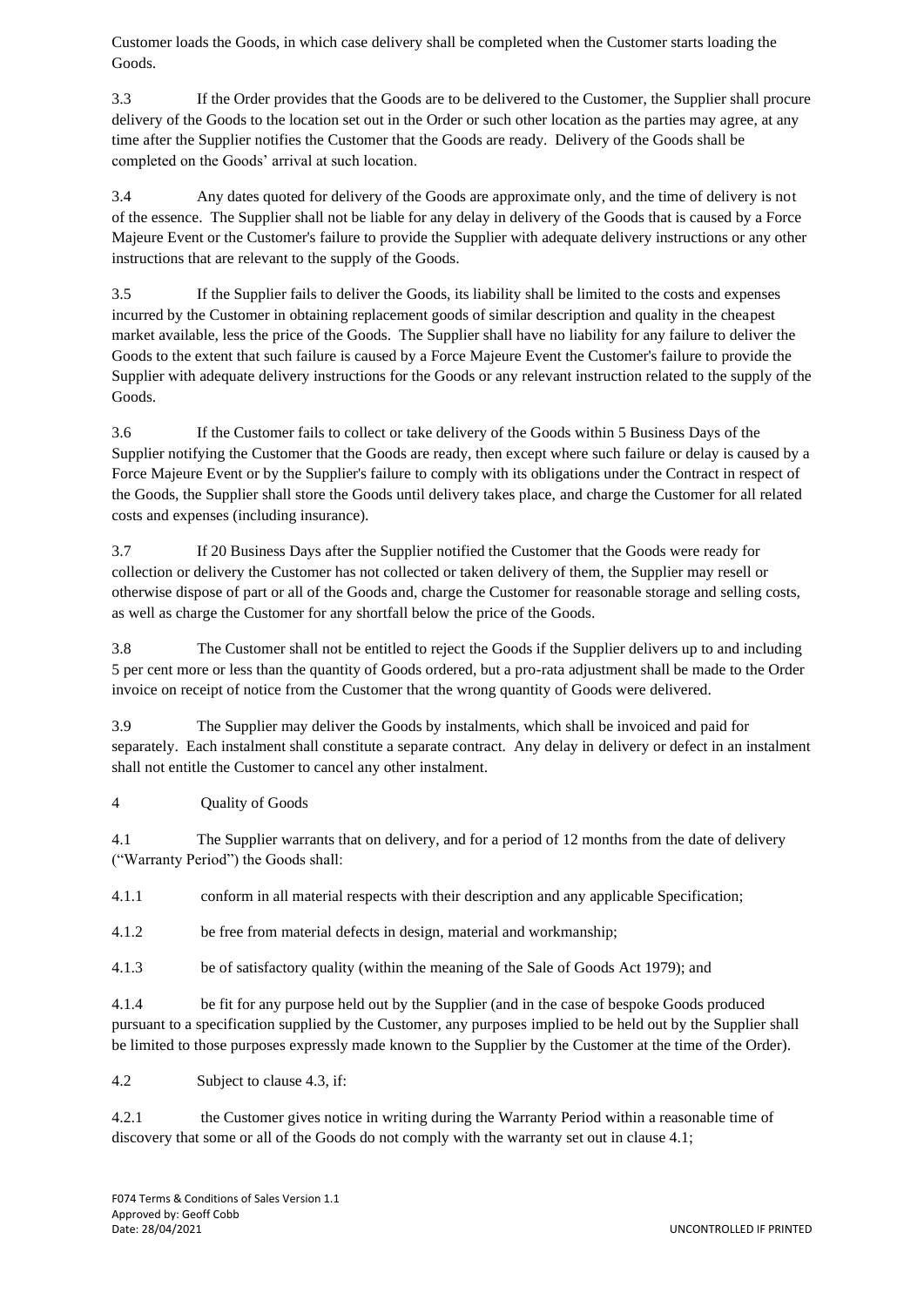4.2.2 the Supplier is given a reasonable opportunity of examining such Goods; and

4.2.3 the Customer (if asked to do so by the Supplier) returns such Goods to the Supplier's place of business at the Customer's cost, the Supplier shall, at its option, repair or replace the defective Goods, or refund the price of the defective Goods in full.

4.3 The Supplier shall not be liable for the Goods' failure to comply with the warranty in clause 4.1{C} if:

4.3.1 the Customer makes any further use of such Goods after giving a notice in accordance with clause  $4.2$ ;

4.3.2 the defect arises because the Customer failed to follow the Supplier's oral or written instructions as to the storage, installation, commissioning, use or maintenance of the Goods or (if there are none) good trade practice;

4.3.3 the defect arises as a result of the Supplier following any drawing, design or specification supplied by the Customer;

4.3.4 the Customer alters or repairs such Goods without the written consent of the Supplier;

4.3.5 the defect arises as a result of fair wear and tear, wilful damage, negligence, or abnormal working conditions; or

4.3.6 the defect arises as a result of the Supplier's use of moulds supplied for the purpose by the Customer.

4.4 Except as provided in this clause 4, the Supplier shall have no liability to the Customer in respect of the Goods' failure to comply with the warranty set out in clause 4.1.

4.5 The terms of these Conditions shall apply to any repaired or replacement Goods supplied by the Supplier under clause 4.2.

5 Title and risk

5.1 The risk in the Goods shall pass to the Customer on completion of delivery.

5.2 Title to the Goods shall not pass to the Customer until the Supplier has received payment in full (in cash or cleared funds) for:

5.2.1 the Goods; and

5.2.2 any other goods that the Supplier has supplied to the Customer in respect of which payment has become due.

5.3 Until title to the Goods has passed to the Customer, the Customer shall:

5.3.1 hold the Goods on a fiduciary basis as the Supplier's bailee;

5.3.2 store the Goods separately from all other goods held by the Customer so that they remain readily identifiable as the Supplier's property;

5.3.3 not remove, deface or obscure any identifying mark or packaging on or relating to the Goods;

5.3.4 maintain the Goods in satisfactory condition and keep them insured against all risks for their full price on the Supplier's behalf from the date of delivery;

5.3.5 notify the Supplier immediately if it becomes subject to any of the events listed in clause 12.1.2 to clause 12.1.12; and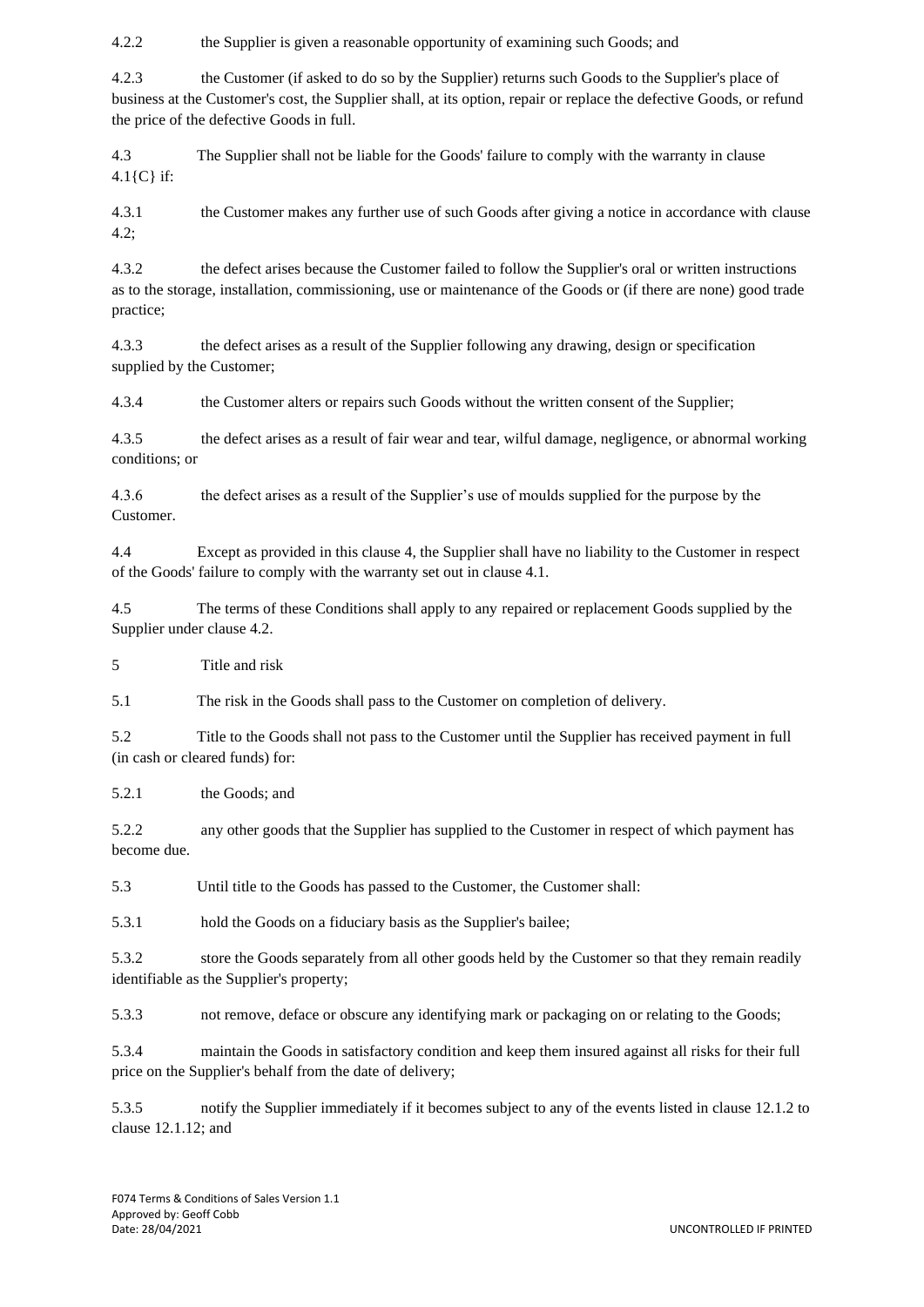5.3.6 give the Supplier such information relating to the Goods as the Supplier may require from time to time, but the Customer may resell or use the Goods in the ordinary course of its business.

5.4 If before title to the Goods passes to the Customer the Customer becomes subject to any of the events listed in clause 12.1.2 to clause 12.1.12, or the Supplier reasonably believes that any such event is about to happen and notifies the Customer accordingly, then, provided the Goods have not been resold, or irrevocably incorporated into another product, and without limiting any other right or remedy the Supplier may have, the Supplier may at any time require the Customer to deliver up the Goods and, if the Customer fails to do so promptly, enter any premises of the Customer or of any third party where the Goods are stored in order to recover them.

6 Supply of Services

6.1 The Supplier shall provide the Services to the Customer in accordance with the Specification in all material respects.

6.2 The Supplier shall use all reasonable endeavours to meet any performance dates for the Services specified in the Specification, but any such dates shall be estimates only and time shall not be of the essence for the performance of the Services.

6.3 The Supplier shall have the right to make any changes to the Services which are necessary to comply with any applicable law or safety requirement, or which do not materially affect the nature or quality of the Services, and the Supplier shall notify the Customer in any such event.

6.4 The Supplier warrants to the Customer that the Services will be provided using reasonable care and skill.

7 Customer's obligations

7.1 The Customer shall:

7.1.1 ensure that the terms of the Order and the information it provides in the Specification are complete and accurate;

7.1.2 co-operate with the Supplier in all matters relating to the Services;

7.1.3 provide the Supplier with such information and materials as the Supplier may reasonably require to supply the Services, and ensure that such information is accurate in all material respects; and

7.1.4 obtain and maintain all necessary licences, permissions and consents which may be required for the Services before the date on which the Services are to start.

7.2 If the Supplier's performance of any of its obligations in respect of the Services is prevented or delayed by any act or omission by the Customer or failure by the Customer to perform any relevant obligation ("Customer Default"):

7.2.1 the Supplier shall without limiting its other rights or remedies have the right to suspend performance of the Services until the Customer remedies the Customer Default, and to rely on the Customer Default to relieve it from the performance of any of its obligations to the extent the Customer Default prevents or delays the Supplier's performance of any of its obligations;

7.2.2 the Supplier shall not be liable for any costs or losses sustained or incurred by the Customer arising directly or indirectly from the Supplier's failure or delay to perform any of its obligations as set out in this clause 7.2; and

7.2.3 the Customer shall reimburse the Supplier on written demand for any costs or losses sustained or incurred by the Supplier arising directly or indirectly from the Customer Default.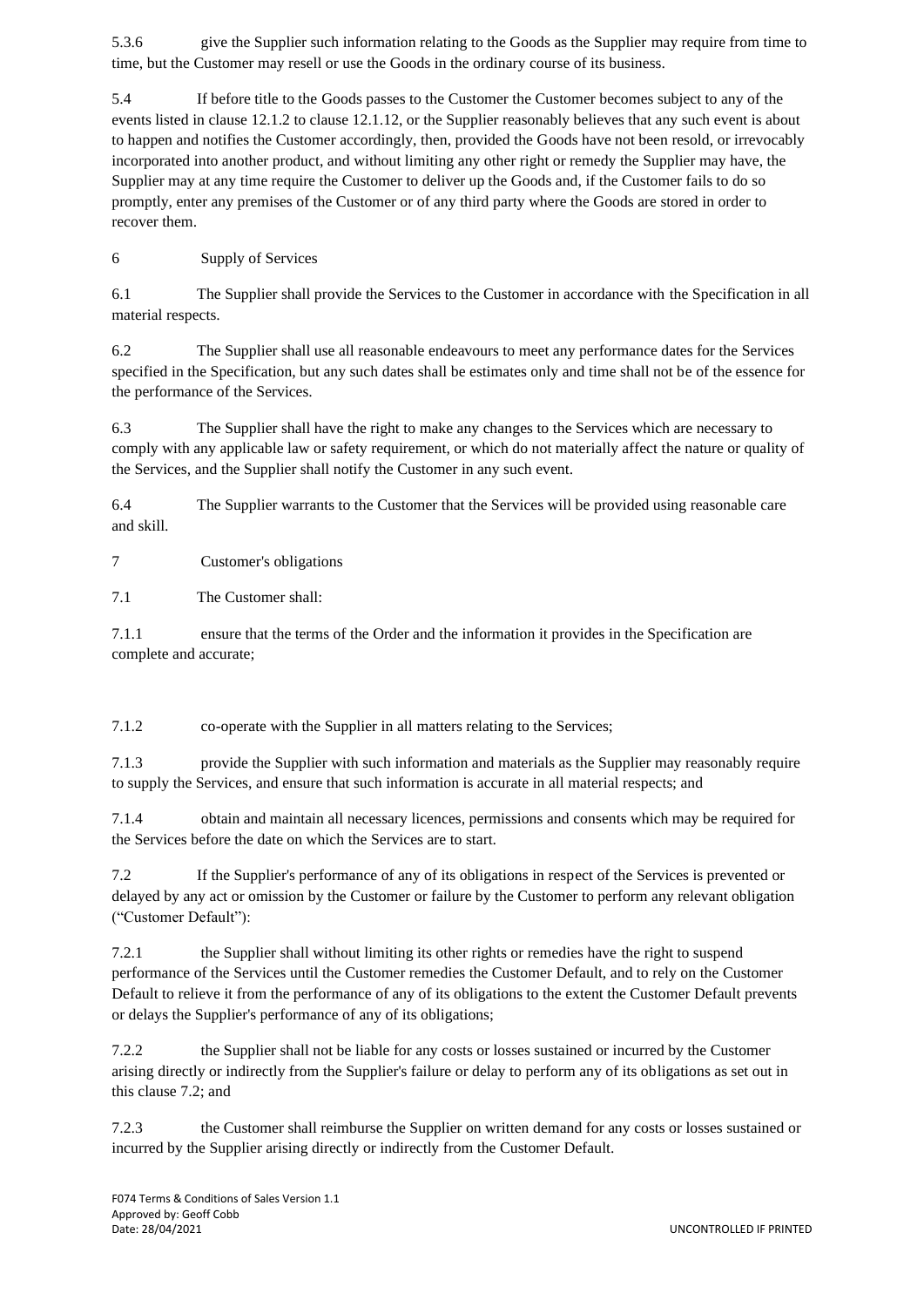# 8 Charges and payment

8.1 The price for Goods and Services shall be the price set out in the Order or, as otherwise agreed between the parties. Unless otherwise stated, the price of the Goods is exclusive of all costs and charges of packaging, insurance, transport of the Goods, which shall be paid by the Customer when it pays for the Goods.

8.2 The Supplier reserves the right to increase the price of the Goods and/or Services, by giving notice to the Customer at any time before delivery, to reflect any increase in the cost of the Goods and/or Services to the Supplier that is due to:

8.2.1 any factor beyond the control of the Supplier (including foreign exchange fluctuations, increases in taxes and duties, and increases in labour, materials, fuel and other manufacturing and delivery costs);

8.2.2 any request by the Customer to change the delivery date(s), quantities or types of Goods ordered, or the Specification in respect of the Goods; or

8.2.3 any delay caused by any instructions of the Customer in respect of the Goods or failure of the Customer to give the Supplier adequate or accurate information or instructions in respect of the Goods.

8.3 In respect of Goods and/or Services, the Supplier shall invoice the Customer on or at any time after completion of delivery of the Goods and/or Services.

8.4 The Customer shall pay each invoice submitted by the Supplier:

8.4.1 within 30 days of the date of the invoice; and

8.4.2 in full and in cleared funds to a bank account nominated in writing by the Supplier, and time for payment shall be of the essence of the Contract.

8.5 All amounts payable by the Customer under the Contract are exclusive of amounts in respect of value added tax chargeable from time to time ("VAT"). Where any taxable supply for VAT purposes is made under the Contract by the Supplier to the Customer, the Customer shall, on receipt of a valid VAT invoice from the Supplier, pay to the Supplier such additional amounts in respect of VAT as are chargeable on the supply of the Services or Goods at the same time as payment is due for the supply of the Services or Goods.

8.6 Without limiting any other right or remedy of the Supplier, if the Customer fails to make any payment due to the Supplier under the Contract by the due date for payment ("Due Date"), the Supplier shall have the right to charge interest on the overdue amount at the rate of four per cent per annum above the then current Bank of England's base lending rate accruing on a daily basis from the Due Date until the date of actual payment of the overdue amount, whether before or after judgment, and compounding quarterly.

8.7 The Customer shall pay all amounts due under the Contract in full without any deduction or withholding except as required by law and the Customer shall not be entitled to assert any credit, set-off or counterclaim against the Supplier in order to justify withholding payment of any such amount in whole or in part. The Supplier may, without limiting its other rights or remedies, set off any amount owing to it by the Customer against any amount payable by the Supplier to the Customer.

9 Intellectual Property Rights

9.1 All Intellectual Property Rights in or arising out of or in connection with the Services shall be owned by the Supplier.

9.2 The Customer acknowledges that, in respect of any third-party Intellectual Property Rights in the Services, the Customer's use of any such Intellectual Property Rights is conditional on the Supplier obtaining a written licence from the relevant licensor on such terms as will entitle the Supplier to license such rights to the Customer.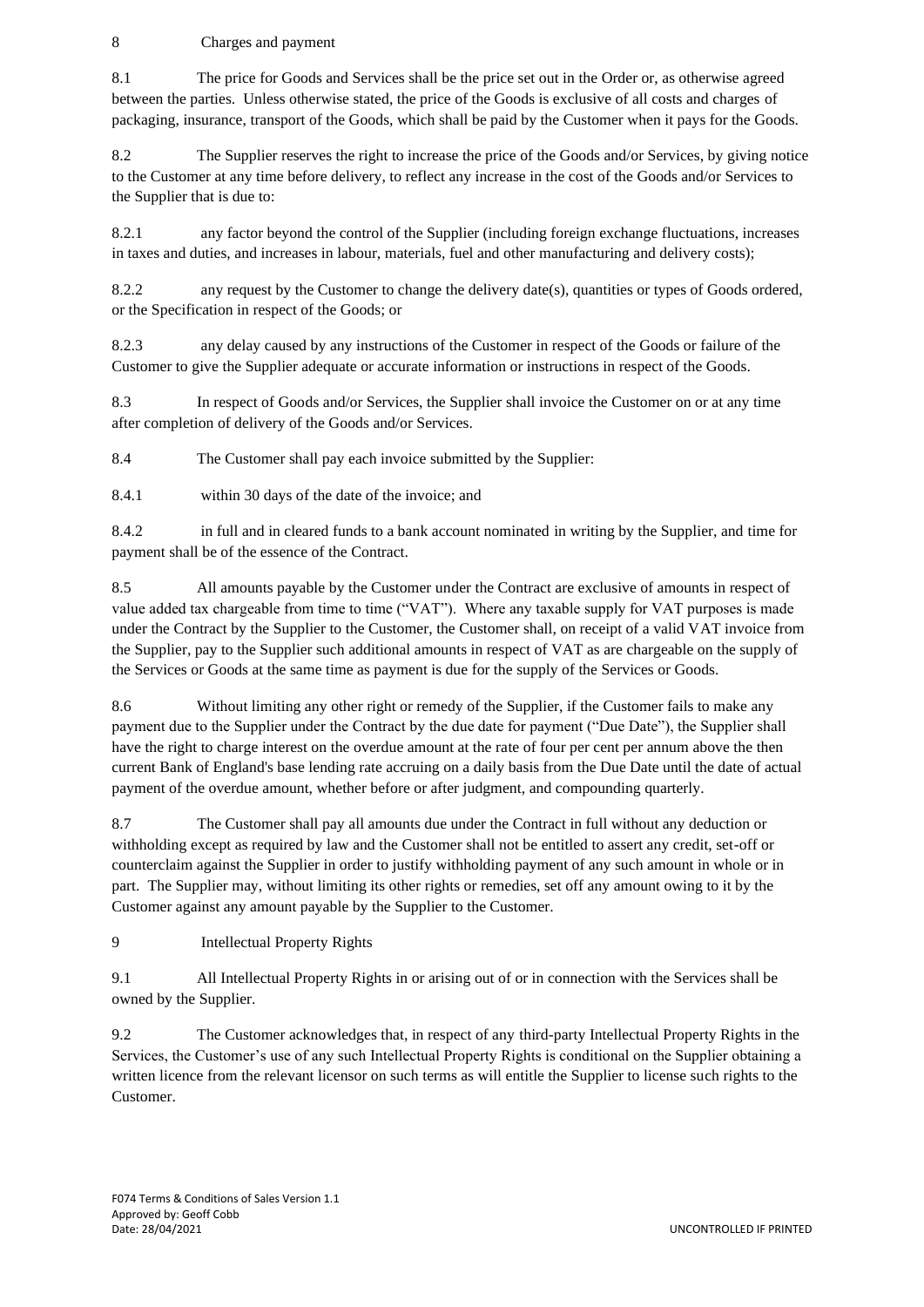9.3 Any Intellectual property originating from our design and development input remains the property of Tordoff Engineering.

10 Confidentiality

A party ("Receiving Party") shall keep in strict confidence all technical or commercial know-how, specifications, inventions, processes or initiatives which are of a confidential nature and have been disclosed to the Receiving Party by the other party ("Disclosing Party"), its employees, agents or subcontractors, and any other confidential information concerning the Disclosing Party's business or its products or its services which the Receiving Party may obtain. The Receiving Party shall restrict disclosure of such confidential information to such of its employees, agents or subcontractors as need to know it for the purpose of discharging the Receiving Party's obligations under the Contract, and shall ensure that such employees, agents or subcontractors are subject to obligations of confidentiality corresponding to those which bind the Receiving Party. This clause 10 shall survive termination of the Contract.

11 Limitation of liability

11.1 Nothing in these Conditions shall limit or exclude the Supplier's liability for:

11.1.1 death or personal injury caused by its negligence, or the negligence of its employees, agents or subcontractors;

11.1.2 fraud or fraudulent misrepresentation;'

11.1.3 breach of the terms implied by section 2 of the Supply of Goods and Services Act 1982 (title and quiet possession);

11.1.4 breach of the terms implied by section 12 of the Sale of Goods Act 1979 (title and quiet possession); or

11.1.5 defective products under the Consumer Protection Act 1987.

11.2 Subject to clause 11.1:

11.2.1 the Supplier shall not be liable to the Customer, whether in contract, tort (including negligence), breach of statutory duty, or otherwise, for any loss of profit, or for any indirect or consequential loss arising under or in connection with the Contract; and

11.2.2 the Supplier's total liability to the Customer in respect of all other losses arising under or in connection with the Contract, whether in contract, tort (including negligence), breach of statutory duty, or otherwise, shall not exceed the total monies received by the Supplier from the Customer under the Contract.

11.3 Except as set out in these Conditions, all warranties, conditions and other terms implied by statute or common law are, to the fullest extent permitted by law, excluded from the Contract.

11.4 This clause 11 shall survive termination of the Contract.

12 Termination

12.1 Without limiting its other rights or remedies, each party may terminate the Contract with immediate effect by giving written notice to the other party if:

12.1.1 the other party commits a material breach of its obligations under this Contract and (if such breach is remediable) fails to remedy that breach within 7 days after receipt of notice in writing of the breach;

12.1.2 the other party suspends, or threatens to suspend, payment of its debts or is unable to pay its debts as they fall due or admits inability to pay its debts or (being a company) is deemed unable to pay its debts within the meaning of section 123 of the Insolvency Act 1986 or (being an individual) is deemed either unable to pay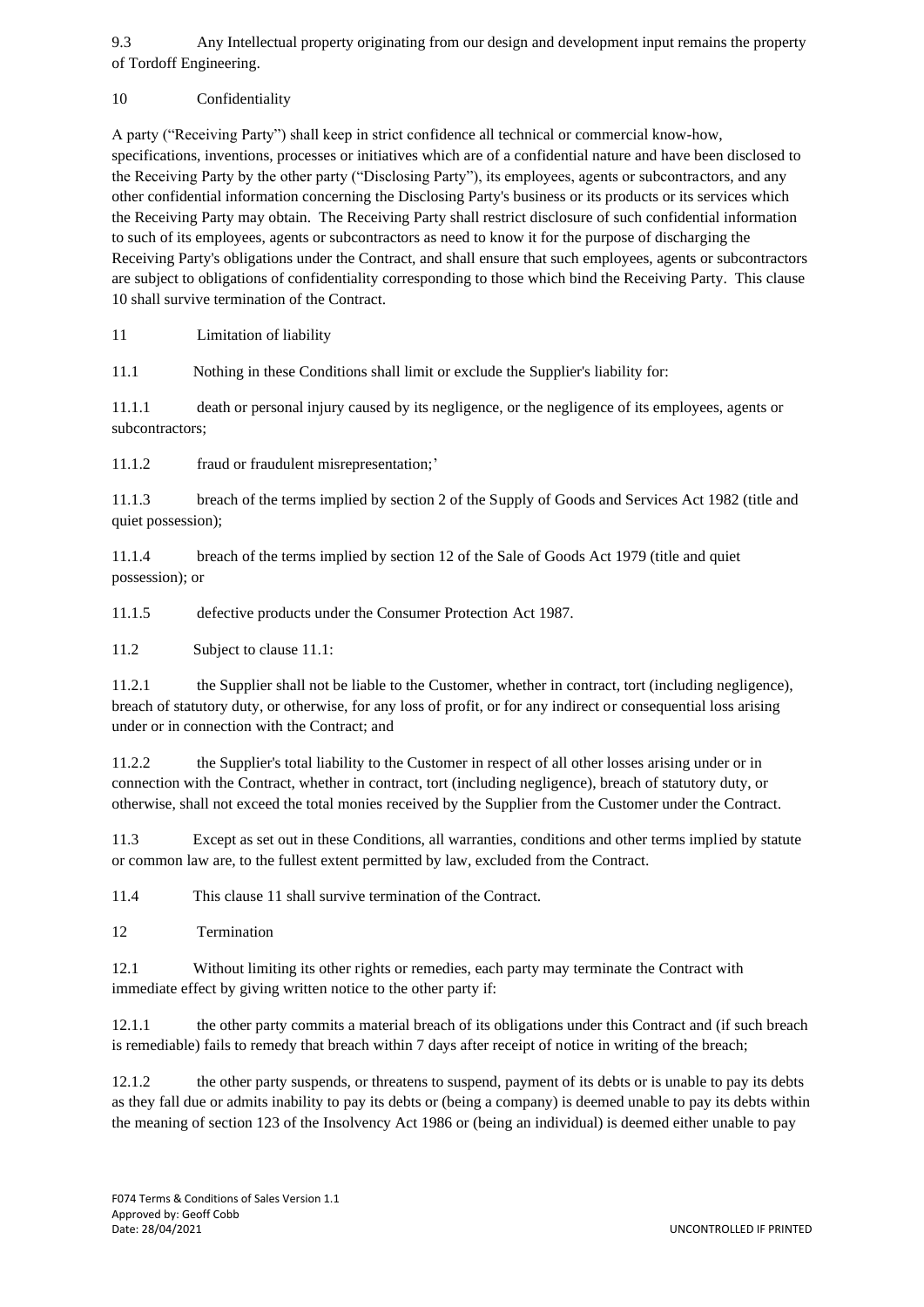its debts or as having no reasonable prospect of so doing, in either case, within the meaning of section 268 of the Insolvency Act 1986 or (being a partnership) has any partner to whom any of the foregoing apply;

12.1.3 the other party commences negotiations with all or any class of its creditors with a view to rescheduling any of its debts, or makes a proposal for or enters into any compromise or arrangement with its creditors other than (where a company) for the sole purpose of a scheme for a solvent amalgamation of that other party with one or more other companies or the solvent reconstruction of that other party;

12.1.4 a petition is filed, a notice is given, a resolution is passed, or an order is made, for or in connection with the winding up of the other party (being a company) other than for the sole purpose of a scheme for a solvent amalgamation of the other party with one or more other companies or the solvent reconstruction of that other party;

12.1.5 the other party (being an individual) is the subject of a bankruptcy petition or order;

12.1.6 a creditor or encumbrancer of the other party attaches or takes possession of, or a distress, execution, sequestration or other such process is levied or enforced on or sued against, the whole or any part of its assets and such attachment or process is not discharged within 14 days;

12.1.7 an application is made to court, or an order is made, for the appointment of an administrator or if a notice of intention to appoint an administrator is given or if an administrator is appointed over the other party (being a company);

2.1.8 a floating charge holder over the assets of the other party (being a company) has become entitled to appoint or has appointed an administrative receiver;

12.1.9 a person becomes entitled to appoint a receiver over the assets of the other party or a receiver is appointed over the assets of the other party;

12.1.10 any event occurs, or proceeding is taken, with respect to the other party in any jurisdiction to which it is subject that has an effect equivalent or similar to any of the events mentioned in clause 12.1.2 to clause 12.1.9 (inclusive);

12.1.11 the other party suspends, threatens to suspend, ceases or threatens to cease to carry on, all or substantially the whole of its business; or

12.1.12 the other party (being an individual) dies or, by reason of illness or incapacity (whether mental or physical), is incapable of managing his own affairs or becomes a patient under any mental health legislation.

12.2 Without limiting its other rights or remedies, the Supplier may terminate the Contract:

12.2.1 by giving the Customer two weeks' written notice;

12.2.2 with immediate effect by giving written notice to the Customer if the Customer fails to pay any amount due under this Contract on the due date for payment.

12.3 The Customer may terminate the Contract by giving the Supplier not less than one months' written notice.

12.4 Without limiting its other rights or remedies, the Supplier shall have the right to suspend the supply of Services or all further deliveries of Goods under the Contract or any other contract between the Customer and the Supplier if:

12.4.1 the Customer fails to make pay any amount due under this Contract on the due date for payment; or

12.4.2 the Customer becomes subject to any of the events listed in clause 12.1.2 to clause 12.1.12, or the Supplier reasonably believes that the Customer is about to become subject to any of them.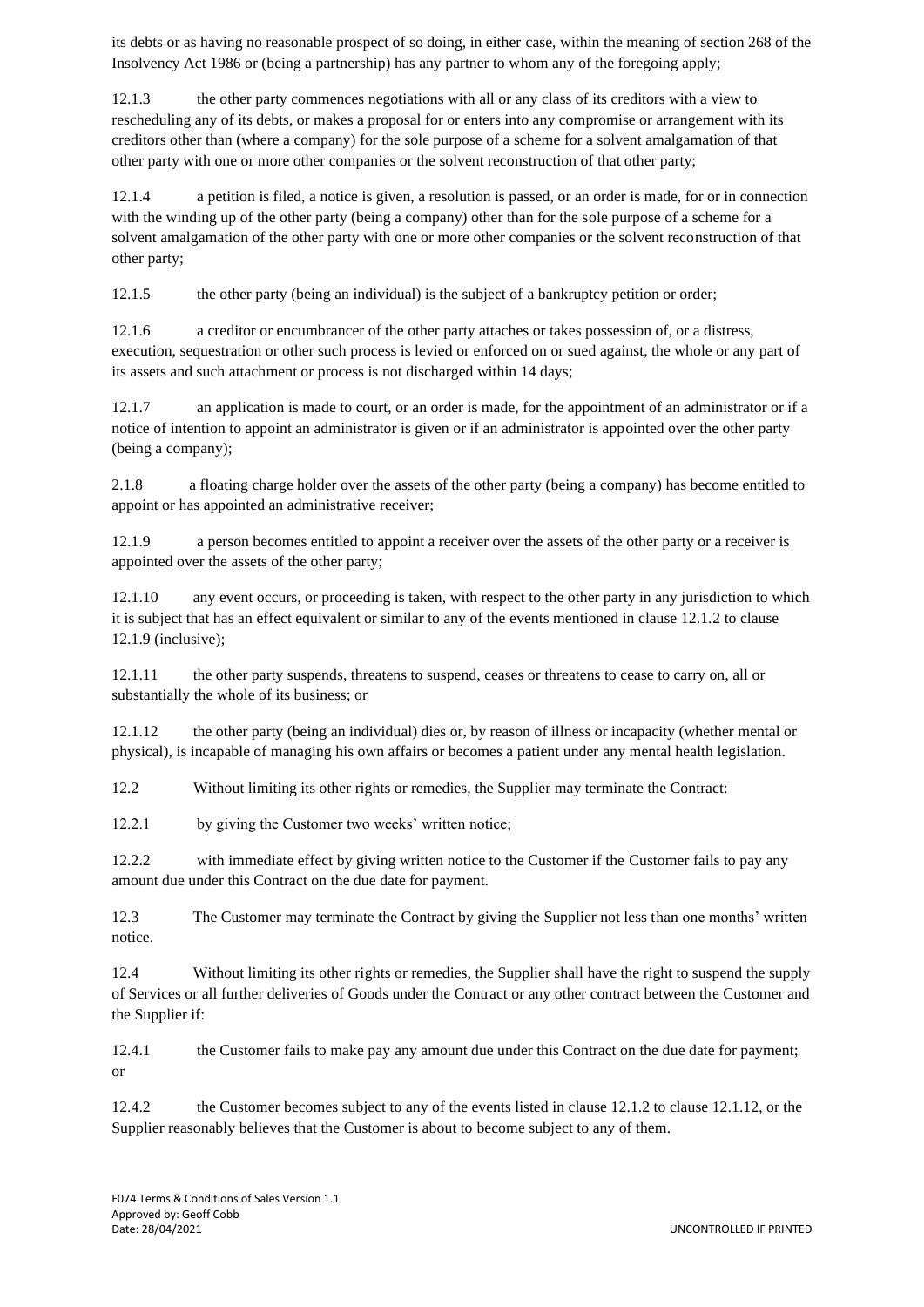### {C}13 Consequences of termination

On termination of the Contract for any reason:

13.1.1 the Customer shall immediately pay to the Supplier all of the Supplier's outstanding unpaid invoices and interest and, in respect of Services supplied but for which no invoice has yet been submitted, the Supplier shall submit an invoice, which shall be payable by the Customer immediately on receipt;

13.1.2 the Customer shall return any Deliverables which have not been fully paid for. If the Customer fails to do so, then the Supplier may enter the Customer's premises and take possession of them. Until they have been returned, the Customer shall be solely responsible for their safe keeping and will not use them for any purpose not connected with this Contract;

13.1.3 the accrued rights and remedies of the parties as at termination shall not be affected, including the right to claim damages in respect of any breach of the Contract which existed at or before the date of termination or expiry; and

13.1.4 clauses which expressly or by implication have effect after termination shall continue in full force and effect.

14 General

14.1 Force majeure:

14.1.1 For the purposes of this Contract, "Force Majeure Event" means an event beyond the reasonable control of the Supplier including but not limited to strikes, lock-outs or other industrial disputes (whether involving the workforce of the party or any other party), failure of a utility service or transport network, act of God, war, riot, civil commotion, malicious damage, compliance with any law or governmental order, rule, regulation or direction, accident, breakdown of plant or machinery, fire, flood, storm or default of suppliers or subcontractors.

14.1.2 The Supplier shall not be liable to the Customer as a result of any delay or failure to perform its obligations under this Contract as a result of a Force Majeure Event.

14.1.3 If the Force Majeure Event prevents the Supplier from providing any of the Services and/or Goods for more than two months, the Supplier shall, without limiting its other rights or remedies, have the right to terminate this Contract immediately by giving written notice to the Customer.

14.2 Assignment and subcontracting:

14.2.1 The Supplier may at any time assign, transfer, charge, subcontract or deal in any other manner with all or any of its rights under the Contract and may subcontract or delegate in any manner any or all of its obligations under the Contract to any third party.

14.2.2 The Customer shall not, without the prior written consent of the Supplier, assign, transfer, charge, subcontract or deal in any other manner with all or any of its rights or obligations under the Contract.

14.3 Notices:

14.3.1 Any notice or other communication required to be given to a party under or in connection with this Contract shall be in writing and shall be delivered to the other party personally or sent by prepaid first-class post, recorded delivery or by commercial courier, at its registered office (if a company) or (in any other case) its principal place of business, or sent by fax to the other party's main fax number.

14.3.2 Any notice or other communication shall be deemed to have been duly received if delivered personally, when left at such addressor, if sent by prepaid first-class post or recorded delivery, at 9.00 am on the second Business Day after posting, or if delivered by commercial courier, on the date and at the time that the courier's delivery receipt is signed, or if sent by fax, on the next Business Day after transmission.